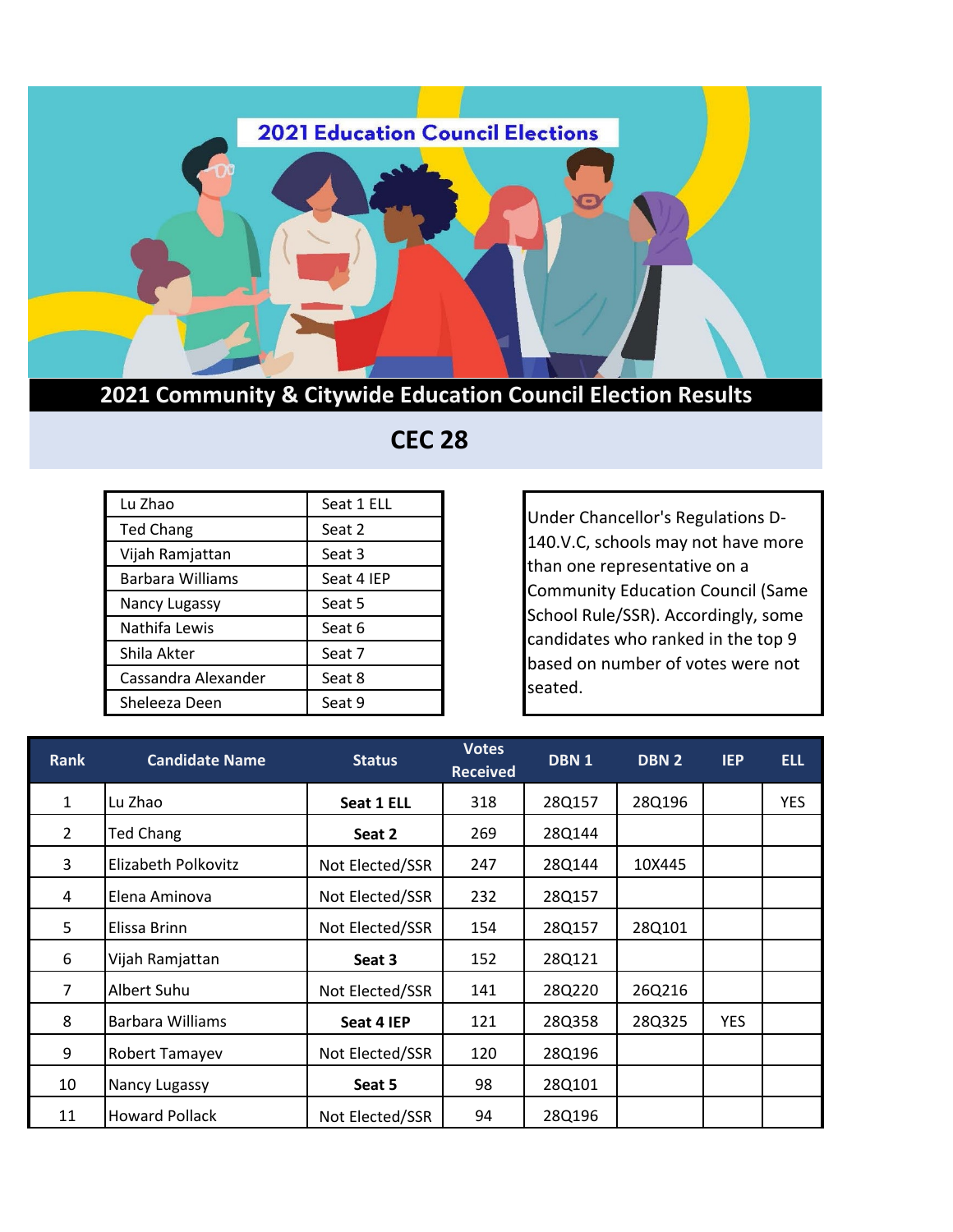| 12 | Nathifa Lewis       | Seat 6          | 82 | 28Q312 | 26Q315 |  |
|----|---------------------|-----------------|----|--------|--------|--|
| 13 | Shila Akter         | Seat 7          | 68 | 28Q086 |        |  |
| 14 | Geetu Aggarwal      | Not Elected/SSR | 57 | 28Q157 | 28Q175 |  |
| 15 | Cassandra Alexander | Seat 8          | 51 | 28Q040 | 28Q008 |  |
| 16 | Sheleeza Deen       | Seat 9          | 49 | 28Q217 |        |  |
| 17 | Janelle Waters      | Not Elected     | 45 | 28Q167 |        |  |
| 17 | Khadiza Begum       | Not Elected     | 45 | 28Q050 |        |  |
| 19 | Mark Kiliski        | Not Elected     | 42 | 28Q157 |        |  |
| 20 | Yesmin Sultana      | Not Elected     | 40 | 28Q117 |        |  |
| 21 | Gary Zadanosky      | Not Elected     | 39 | 28Q217 |        |  |
| 22 | Nimyah Lacroix      | Not Elected     | 38 | 28Q354 |        |  |
| 23 | Rajwinder Kaur      | Not Elected     | 34 | 28Q055 |        |  |
| 24 | Estefani Castro     | Not Elected     | 29 | 28Q349 |        |  |
| 24 | Ralph Greer Jr      | Not Elected     | 29 | 28Q048 |        |  |
| 24 | Odessa Engles       | Not Elected     | 29 | 28Q080 |        |  |
| 27 | Kensuke Yoshida     | Not Elected     | 27 | 28Q144 |        |  |
| 28 | Md Badrodduja Sagar | Not Elected     | 26 | 28Q086 |        |  |
| 29 | Anna Cheskin        | Not Elected     | 24 | 28Q101 |        |  |
| 29 | Karima Zerrou       | Withdrawn       | 24 | 28Q303 |        |  |
| 31 | Jusna Begum         | Not Elected     | 21 | 28Q086 |        |  |
| 32 | Nicole Barzey       | Not Elected     | 20 | 28Q121 | 30Q227 |  |
| 32 | Laura Cedeno        | Not Elected     | 20 | 28Q190 | 28Q328 |  |
| 34 | Aaron Traub         | Not Elected     | 18 | 28Q144 |        |  |
| 35 | Angelica Murcia     | Not Elected     | 17 | 28Q217 |        |  |
| 36 | Zinatun Nahar       | Not Elected     | 16 | 28Q349 |        |  |
| 37 | Zulekha Griffiths   | Not Elected     | 15 | 28Q167 |        |  |
| 38 | Parul Kashyap       | Not Elected     | 14 | 28Q117 |        |  |
| 38 | <b>Iris Potts</b>   | Not Elected     | 14 | 28Q349 |        |  |
| 40 | Keneth Ginn         | Not Elected     | 12 | 28Q175 |        |  |
| 41 | Zilola Aminova      | Not Elected     | 10 | 28Q099 |        |  |
| 42 | Nathaniel Blue      | Not Elected     | 9  | 28Q080 |        |  |
| 42 | Alexia Myers-Hinds  | Not Elected     | 9  | 28Q220 |        |  |
| 44 | Jordan Dakamseh     | Not Elected     | 8  | 28Q144 |        |  |